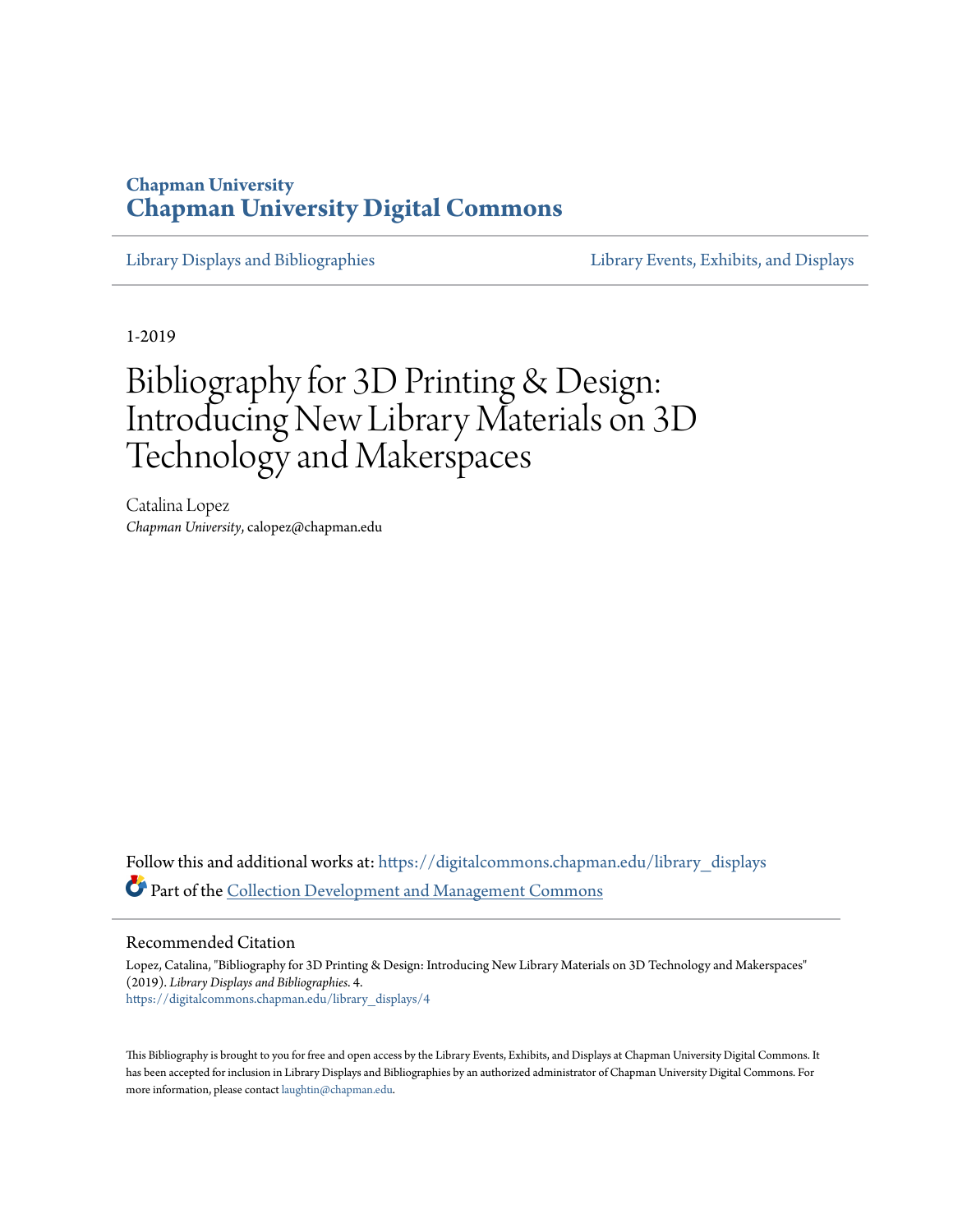#### *3-D Technology*

*A display featuring 3-D printing and design Curated by Catalina Lopez*

#### *3D printers : a beginner's guide*

Oliver Bothmann Call Number: TS171.95, B68.2015. 3<sup>rd</sup> Floor Science and Technology Library

#### *Design for 3D printing : scanning, creating, editing, remixing, and making in three dimensions*

Samuel N. Bernier Call Number: TS171.95 .B47 2015 3<sup>rd</sup> Floor Science and Technology Library

#### *Digital handmade : craftsmanship and the new industrial revolution*

Lucy Johnston Call Number: N7433.8 .J64 2015 2<sup>nd</sup> Floor Fine Arts Library

#### *Essential skills for 3D modeling, rendering, and animation*

Nicholas Bernhardt Zeman Call Number: TR897 7 .746 201 3<sup>rd</sup> Floor Science and Technology Library

#### *Fabricated : the new world of 3D printing*

Hod Lipson Call Number: TS171.95 .L57 201 3<sup>rd</sup> Floor Science and Technology Library

#### *Functional design for 3D printing : designing printed things for everyday use*

Clifford Smyth Call Number: TS171.95 .S69 2017 3<sup>rd</sup> Floor Science and Technology Library

# *Getting started with 3D printing : a hands-on guide to the hardware, software, and services behind the new manufacturing revolution* Liza Wallach Kloski Call Number: TS171.95, K56, 2016 3<sup>rd</sup> Floor Science and Technology Library